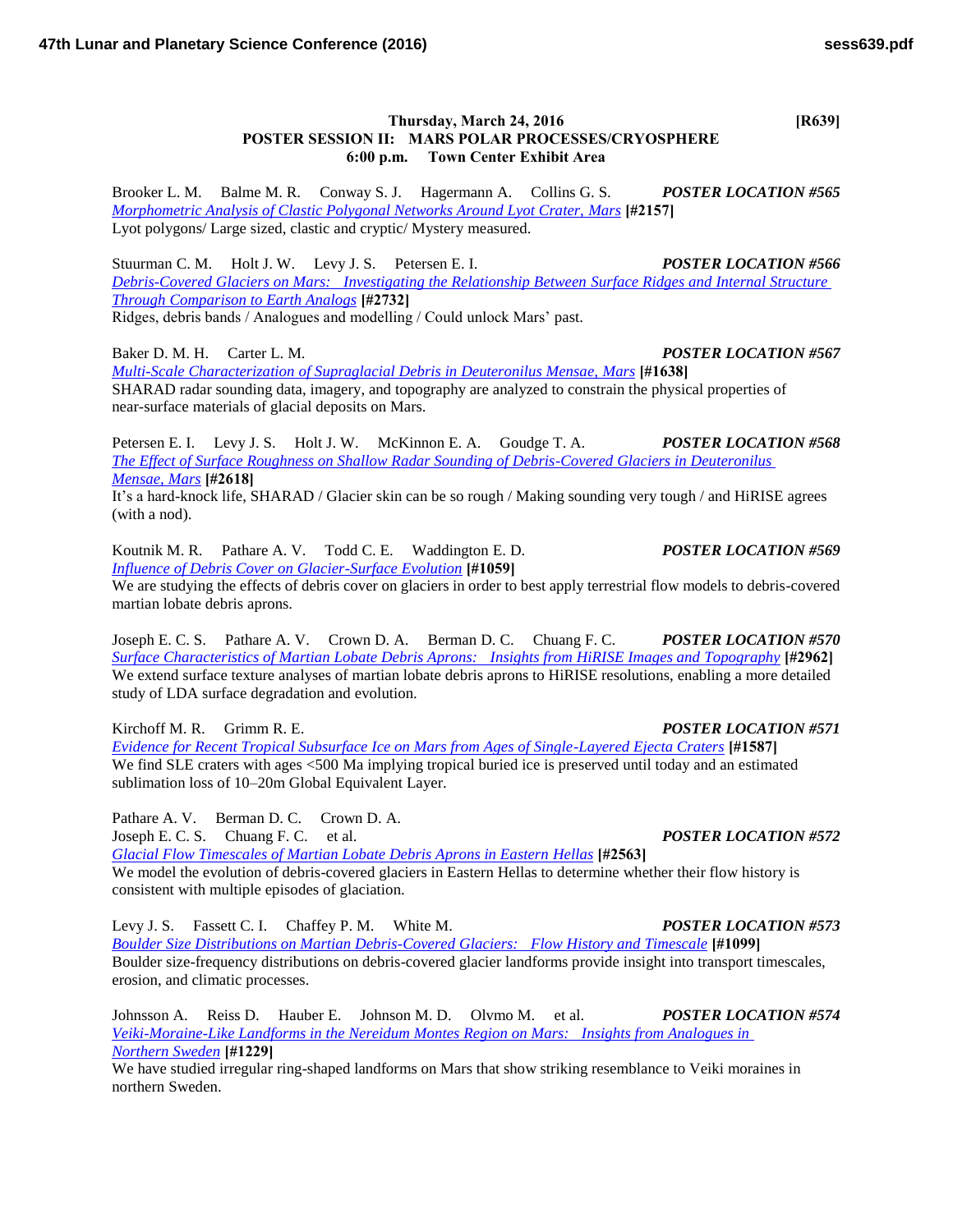Sinha R. K. Vijayan S. *POSTER LOCATION #575*

*[Geomorphic Signature of Lobate Flow Feature in the Craters of Newton Basin, Mars: Implications for Moderate](http://www.hou.usra.edu/meetings/lpsc2016/pdf/1800.pdf)  [Debris-Covered Glaciation](http://www.hou.usra.edu/meetings/lpsc2016/pdf/1800.pdf)* **[#1800]**

Craters formed on floor of Newton basin preserved lobate flow feature in their interior that resulted from moderate debris-covered glaciation during ~100–10 Ma.

Souness C. J. Brough S. Woodward J. Hubbard B. Davis J. et al. *POSTER LOCATION #576 [Radar-Based Observations of Variable Thickness Debris Cover on Martian Ice Masses: Evidence of Debris Transfer](http://www.hou.usra.edu/meetings/lpsc2016/pdf/2215.pdf)  [by Flowing Ice on Mars](http://www.hou.usra.edu/meetings/lpsc2016/pdf/2215.pdf)* **[#2215]**

We combine high-resolution imagery, digital elevation models, and shallow radar (SHARAD) to investigate variability in debris cover thickness on martian ice masses.

Scanlon K. E. Head J. W. Wordsworth R. D. *POSTER LOCATION #577*

*[Snowmelt Rates in Modeled Early Mars Climate Scenarios](http://www.hou.usra.edu/meetings/lpsc2016/pdf/1532.pdf)* **[#1532]** We used early Mars GCM output as input to an energy balance snowmelt model and compared modeled runoff rates to rates previously calculated for valley networks.

Uceda E. R. Rodriguez J. A. P. Fairen A. G. Woodworth-Lynas C. *POSTER LOCATION #578 [The Relationship Between Icebergs and Tsunamis in Ancient Oceans on Mars](http://www.hou.usra.edu/meetings/lpsc2016/pdf/1102.pdf)* **[#1102]** Tsunami waves flooded martian glacier valleys and rafted large volumes of glacial ice into the oceans during the backwash retreat phase.

Aye K.-M. Schwamb M. E. Portyankina G. Hansen C. J. *POSTER LOCATION #579 [Analyis Pipeline and Results from the PlanetFour Citizen Science Project](http://www.hou.usra.edu/meetings/lpsc2016/pdf/3056.pdf)* **[#3056]** Description of the analysis pipeline and first results from the PlanetFour Citizen Science project.

O'Neel-Judy E. A. Titus T. N. *POSTER LOCATION #580*

*[Characterizing the Evolution of Mars South Polar Jets and Fans Using CRISM-THEMIS Observations](http://www.hou.usra.edu/meetings/lpsc2016/pdf/1600.pdf)* **[#1600]** We use images from CRISM and THEMIS to measure South Polar springtime seasonal fan lengths, which are then compared to insolation, ice thickness, and wind speed.

Whitten J. L. Campbell B. A. Morgan G. A. *POSTER LOCATION #581* 

*[Evaluating the Structure of the South Polar Layered Deposits on Mars Using SHARAD Data](http://www.hou.usra.edu/meetings/lpsc2016/pdf/1487.pdf)* **[#1487]** The interior structure of the South Polar Layered Deposits on Mars are analyzed to determine the stratigraphy of layer packets across the cap.

Seelos K. D. Brown A. J. Calvin W. M. Titus T. N. Smith I. B. et al. *POSTER LOCATION #582 [Exploring Mars' South Polar Residual Cap Units Using CRISM Data: Search for the Signature of](http://www.hou.usra.edu/meetings/lpsc2016/pdf/2130.pdf)  [Buried Ice Layers](http://www.hou.usra.edu/meetings/lpsc2016/pdf/2130.pdf)* **[#2130]**

CRISM data of the south polar residual cap are analyzed for spectral signatures corresponding to the extensive buried  $CO<sub>2</sub>$  ice deposit discovered by SHARAD.

Philippe S. Schmitt B. Thollot P. Appéré T. Beck P. *POSTER LOCATION #583 First Observation of CO2 [Ice Slab Formation During Autumn in the South Polar Region of Mars](http://www.hou.usra.edu/meetings/lpsc2016/pdf/2188.pdf)* **[#2188]** Observation of  $CO<sub>2</sub>$  slab ice formation during autumn has been made with OMEGA. The observation is described and radiative transfer characterize the slab.

Buhler P. B. Ingersoll A. P. Ehlmann B. L. Fassett C. I. Head J. W. III *POSTER LOCATION #584 [How the Martian South Polar Residual Cap Loses Mass](http://www.hou.usra.edu/meetings/lpsc2016/pdf/2550.pdf)* **[#2550]**

We present evidence that internal sublimation in the SPRC's  $CO<sub>2</sub>$  frost mesas leads to subsidence and surface cracking, where the SPRC's ubiquitous pits nucleate.